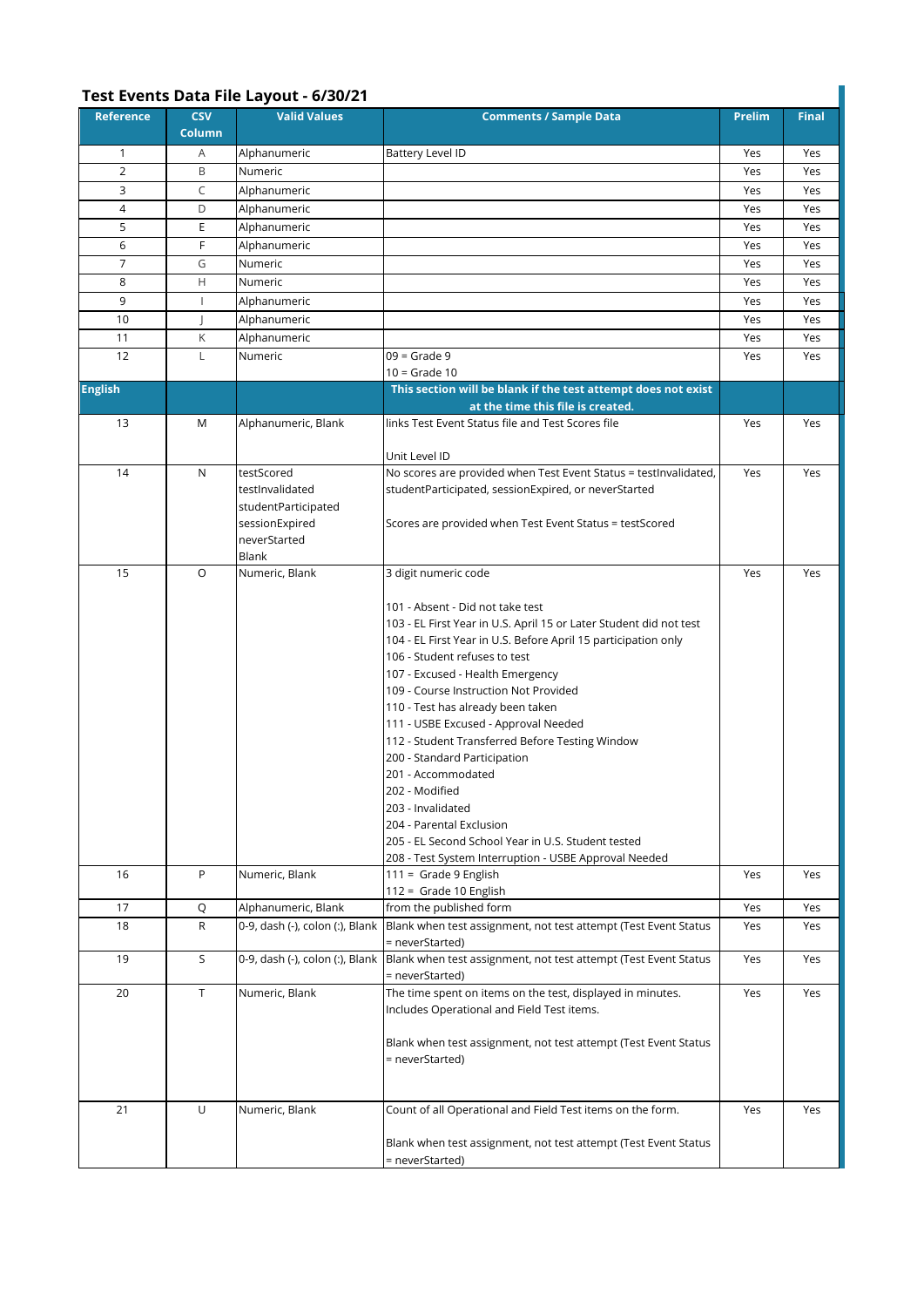| 22 | $\vee$ | Numeric, Blank           | Count of all Operational and Field Test items that were visited by                 | Yes | Yes |
|----|--------|--------------------------|------------------------------------------------------------------------------------|-----|-----|
|    |        |                          | the student.                                                                       |     |     |
|    |        |                          | Blank when test assignment, not test attempt (Test Event Status                    |     |     |
| 23 | W      | Numeric, Blank           | = neverStarted)<br>Count of all Operational and Field Test items attempted (items  | Yes | Yes |
|    |        |                          | with a response).                                                                  |     |     |
|    |        |                          |                                                                                    |     |     |
|    |        |                          | Blank when test assignment, not test attempt (Test Event Status<br>= neverStarted) |     |     |
| 24 | X      | Numeric, Blank           | Count of all Operational items on the form.                                        | Yes | Yes |
|    |        |                          |                                                                                    |     |     |
|    |        |                          | Blank when test assignment, not test attempt (Test Event Status<br>= neverStarted) |     |     |
| 25 | Υ      | Numeric, Blank           | Count of all Operational items that were visited by the student.                   | Yes | Yes |
|    |        |                          |                                                                                    |     |     |
|    |        |                          | Blank when test assignment, not test attempt (Test Event Status                    |     |     |
|    |        |                          | = neverStarted)                                                                    |     |     |
| 26 | Z      | Numeric, Blank           | Count of all Operational items attempted (items with a                             | Yes | Yes |
|    |        |                          | response).                                                                         |     |     |
|    |        |                          | Blank when test assignment, not test attempt (Test Event Status                    |     |     |
| 27 | AA     | Y, N, Blank              |                                                                                    | Yes | Yes |
| 28 | AB     | ENG, SPA, Blank          | Changes the language on the skin of the TestNav test                               | Yes | Yes |
|    |        |                          | <b>ENG= English</b>                                                                |     |     |
|    |        |                          | SPA= Spanish                                                                       |     |     |
| 29 | AC     | Y, N, Blank              |                                                                                    | Yes | Yes |
| 30 | AD     | Y, N, Blank              |                                                                                    | Yes | Yes |
|    |        |                          |                                                                                    |     |     |
| 31 | AE     | Y, N, Blank              |                                                                                    | Yes | Yes |
| 32 | AF     | Y, Blank                 | $Y = Yes$                                                                          | Yes | Yes |
|    |        |                          | $blank = No$                                                                       |     |     |
| 33 | AG     | Y, N, Blank              |                                                                                    | Yes | Yes |
| 34 | AH     | Y, N, Blank              |                                                                                    | Yes | Yes |
| 35 | Al     | 01, 02, Blank            | 01 = UEB (Unified English Braille) (for all subjects)                              | Yes | Yes |
|    |        |                          | 02 = UEB/Nemeth (for Math and Science)                                             |     |     |
|    |        |                          | Blank                                                                              |     |     |
| 36 | AJ     | SP, LP, Blank            | SP= Standard Print                                                                 | Yes | Yes |
|    |        |                          | LP= Large Print<br>Blank                                                           |     |     |
| 37 | AK     | 1.5, 2.0, 3.0, Blank     | $1.5$ = Time and a Half                                                            | Yes | Yes |
|    |        |                          | $2.0 = Double Time$                                                                |     |     |
|    |        |                          | $3.0$ = Triple Time                                                                |     |     |
|    |        |                          | Blank                                                                              |     |     |
| 38 | AL     | Y, N, Blank              |                                                                                    | Yes | Yes |
| 39 | AM     | Y, N, Blank              |                                                                                    | Yes | Yes |
|    |        |                          |                                                                                    |     |     |
| 40 | AN     | Y, N, Blank              |                                                                                    | Yes | Yes |
| 41 | AO     | Y, N, Blank              |                                                                                    | Yes | Yes |
| 42 | AP     | Y, N, Blank              |                                                                                    | Yes | Yes |
| 43 | AQ     | Y, N, Blank              |                                                                                    | Yes | Yes |
|    |        |                          |                                                                                    |     |     |
| 44 | AR     | Y, N, Blank              |                                                                                    | Yes | Yes |
| 45 | AS     | Y, N, Blank              |                                                                                    | Yes | Yes |
| 46 | AT     | Y, N, Blank              |                                                                                    | Yes | Yes |
| 47 | AU     | M, L, XL, XLB, XLG, XLY, | M = medium sized white pointer                                                     | Yes | Yes |
|    |        | Blank                    | $L =$ large sized white pointer                                                    |     |     |
|    |        |                          | XL = extra large sized white pointer                                               |     |     |
|    |        |                          | XLB = extra large sized black pointer<br>XLG = extra large sized green pointer     |     |     |
|    |        |                          | XLY = extra large sized yellow pointer                                             |     |     |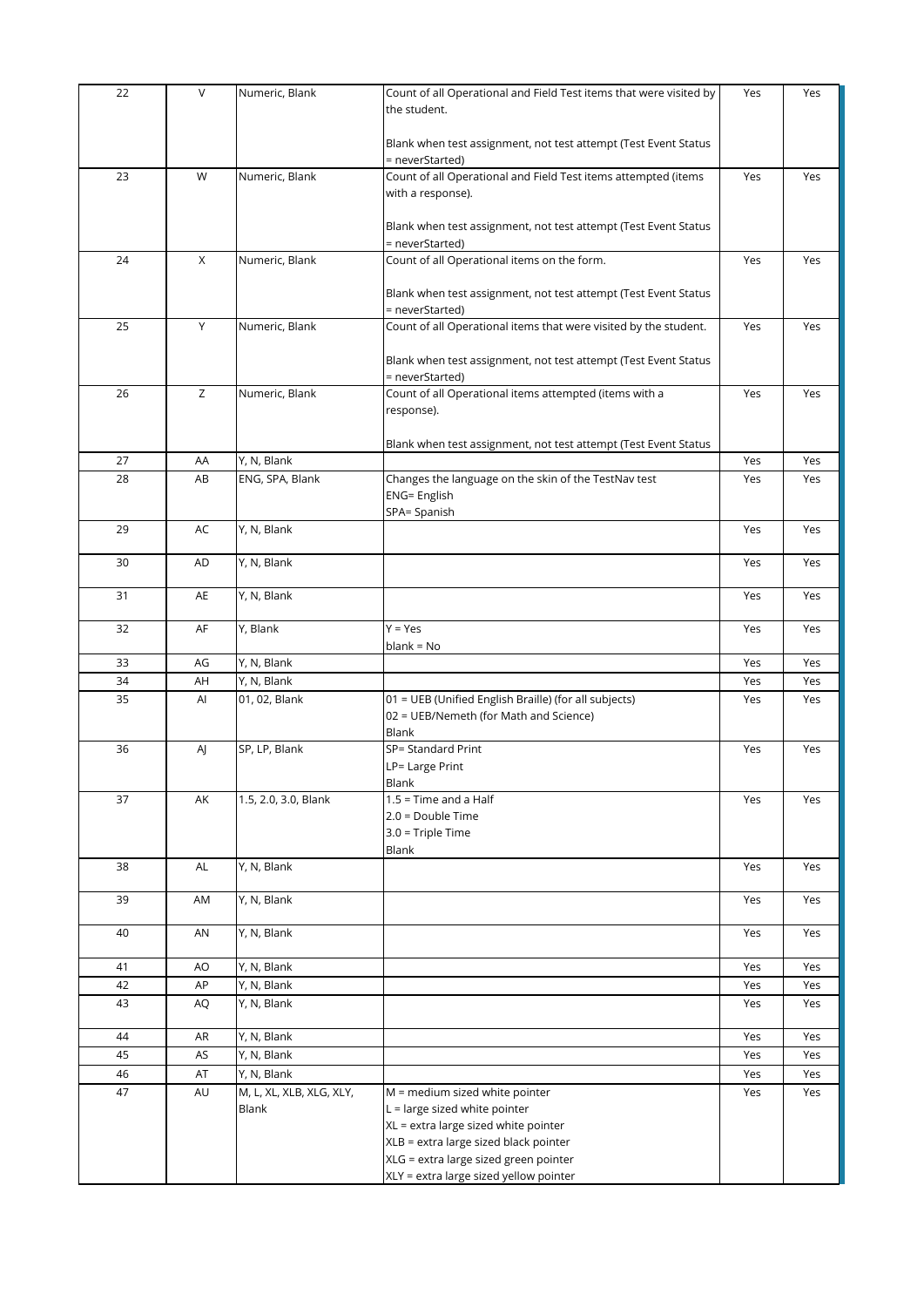| 48             | AV        | 100                             | $100 = 100%$                                                                                    | Yes | Yes |
|----------------|-----------|---------------------------------|-------------------------------------------------------------------------------------------------|-----|-----|
|                |           | 110                             | $110 = 110%$                                                                                    |     |     |
|                |           |                                 |                                                                                                 |     |     |
|                |           | 120                             | $120 = 120%$                                                                                    |     |     |
|                |           | 150                             | $150 = 150%$                                                                                    |     |     |
|                |           | 175                             | $175 = 175%$                                                                                    |     |     |
|                |           | 200                             | $200 = 200%$                                                                                    |     |     |
|                |           | Blank                           |                                                                                                 |     |     |
| <b>Reading</b> |           |                                 | This section will be blank if the test attempt does not exist                                   |     |     |
|                |           |                                 | at the time this file is created.                                                               |     |     |
| 49             | AW        | Alphanumeric, Blank             | links Test Event Status file and Test Scores file                                               | Yes | Yes |
|                |           |                                 |                                                                                                 |     |     |
|                |           |                                 | Unit Level ID                                                                                   |     |     |
| 50             | AX        | testScored                      | No scores are provided when Test Event Status = testInvalidated,                                | Yes | Yes |
|                |           | testInvalidated                 | studentParticipated, sessionExpired, or neverStarted                                            |     |     |
|                |           | studentParticipated             |                                                                                                 |     |     |
|                |           |                                 |                                                                                                 |     |     |
|                |           | sessionExpired                  | Scores are provided when Test Event Status = testScored                                         |     |     |
|                |           | neverStarted                    |                                                                                                 |     |     |
|                |           | Blank                           |                                                                                                 |     |     |
| 51             | AY        | Numeric, Blank                  | 3 digit numeric code                                                                            | Yes | Yes |
|                |           |                                 |                                                                                                 |     |     |
|                |           |                                 | 101 - Absent - Did not take test                                                                |     |     |
|                |           |                                 | 103 - EL First Year in U.S. April 15 or Later Student did not test                              |     |     |
|                |           |                                 | 104 - EL First Year in U.S. Before April 15 participation only                                  |     |     |
|                |           |                                 | 106 - Student refuses to test                                                                   |     |     |
|                |           |                                 | 107 - Excused - Health Emergency                                                                |     |     |
|                |           |                                 | 109 - Course Instruction Not Provided                                                           |     |     |
|                |           |                                 |                                                                                                 |     |     |
|                |           |                                 | 110 - Test has already been taken                                                               |     |     |
|                |           |                                 | 111 - USBE Excused - Approval Needed                                                            |     |     |
|                |           |                                 | 112 - Student Transferred Before Testing Window                                                 |     |     |
|                |           |                                 | 200 - Standard Participation                                                                    |     |     |
|                |           |                                 | 201 - Accommodated                                                                              |     |     |
|                |           |                                 | 202 - Modified                                                                                  |     |     |
|                |           |                                 | 203 - Invalidated                                                                               |     |     |
|                |           |                                 | 204 - Parental Exclusion                                                                        |     |     |
|                |           |                                 | 205 - EL Second School Year in U.S. Student tested                                              |     |     |
|                |           |                                 |                                                                                                 |     |     |
| 52             | AZ        | Numeric, Blank                  | 208 - Test System Interruption - USBE Approval Needed<br>$113 =$ Grade 9 Reading                | Yes | Yes |
|                |           |                                 |                                                                                                 |     |     |
|                |           |                                 | 114 = Grade 10 Reading                                                                          |     |     |
| 53             | BA        | Alphanumeric, Blank             | from the published form                                                                         | Yes | Yes |
| 54             | BB        | 0-9, dash (-), colon (:), Blank | Blank when test assignment, not test attempt (Test Event Status                                 | Yes | Yes |
|                |           |                                 | = neverStarted)                                                                                 |     |     |
| 55             | BC        |                                 | 0-9, dash (-), colon (:), Blank Blank when test assignment, not test attempt (Test Event Status | Yes | Yes |
|                |           |                                 | = neverStarted)                                                                                 |     |     |
| 56             | <b>BD</b> | Numeric, Blank                  | The time spent on items on the test, displayed in minutes.                                      | Yes | Yes |
|                |           |                                 | Includes Operational and Field Test items.                                                      |     |     |
|                |           |                                 |                                                                                                 |     |     |
|                |           |                                 | Blank when test assignment, not test attempt (Test Event Status                                 |     |     |
|                |           |                                 | = neverStarted)                                                                                 |     |     |
|                |           |                                 |                                                                                                 |     |     |
|                |           |                                 |                                                                                                 |     |     |
|                |           |                                 |                                                                                                 |     |     |
| 57             | ВE        | Numeric, Blank                  | Count of all Operational and Field Test items on the form.                                      | Yes | Yes |
|                |           |                                 |                                                                                                 |     |     |
|                |           |                                 | Blank when test assignment, not test attempt (Test Event Status                                 |     |     |
|                |           |                                 | = neverStarted)                                                                                 |     |     |
| 58             | ΒF        | Numeric, Blank                  | Count of all Operational and Field Test items that were visited by                              | Yes | Yes |
|                |           |                                 | the student.                                                                                    |     |     |
|                |           |                                 |                                                                                                 |     |     |
|                |           |                                 | Blank when test assignment, not test attempt (Test Event Status                                 |     |     |
|                |           |                                 | = neverStarted)                                                                                 |     |     |
| 59             | BG        | Numeric, Blank                  | Count of all Operational and Field Test items attempted (items                                  | Yes | Yes |
|                |           |                                 | with a response).                                                                               |     |     |
|                |           |                                 |                                                                                                 |     |     |
|                |           |                                 |                                                                                                 |     |     |
|                |           |                                 | Blank when test assignment, not test attempt (Test Event Status                                 |     |     |
|                |           |                                 | = neverStarted)                                                                                 |     |     |
| 60             | BH        | Numeric, Blank                  | Count of all Operational items on the form.                                                     | Yes | Yes |
|                |           |                                 |                                                                                                 |     |     |
|                |           |                                 | Blank when test assignment, not test attempt (Test Event Status                                 |     |     |
|                |           |                                 | = neverStarted)                                                                                 |     |     |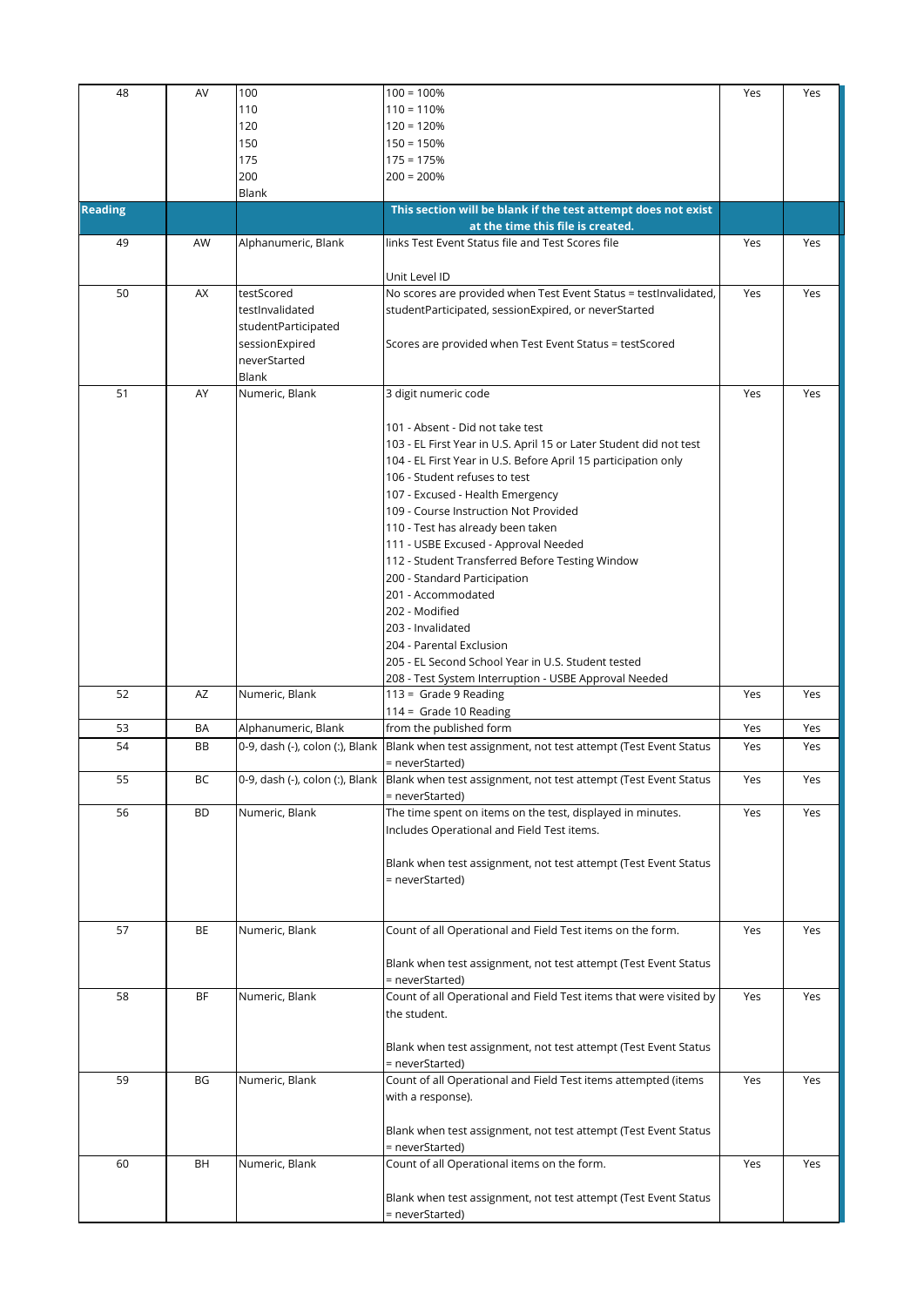| 61          | BI        | Numeric, Blank             | Count of all Operational items that were visited by the student.          | Yes        | Yes        |
|-------------|-----------|----------------------------|---------------------------------------------------------------------------|------------|------------|
|             |           |                            |                                                                           |            |            |
|             |           |                            | Blank when test assignment, not test attempt (Test Event Status           |            |            |
| 62          |           |                            | = neverStarted)<br>Count of all Operational items attempted (items with a |            |            |
|             | BJ        | Numeric, Blank             | response).                                                                | Yes        | Yes        |
|             |           |                            |                                                                           |            |            |
|             |           |                            | Blank when test assignment, not test attempt (Test Event Status           |            |            |
| 63          | BK        | Y, N, Blank                |                                                                           | Yes        | Yes        |
| 64          | <b>BL</b> | ENG, SPA, Blank            | Changes the language on the skin of the TestNav test                      | Yes        | Yes        |
|             |           |                            | <b>ENG= English</b>                                                       |            |            |
|             |           |                            | SPA= Spanish                                                              |            |            |
| 65          | <b>BM</b> | Y, N, Blank                |                                                                           | Yes        | Yes        |
| 66          | BN        | Y, N, Blank                |                                                                           | Yes        | Yes        |
|             |           |                            |                                                                           |            |            |
| 67          | <b>BO</b> | Y, N, Blank                |                                                                           | Yes        | Yes        |
|             |           |                            |                                                                           |            |            |
| 68          | BP        | Y, Blank                   | $Y = Yes$                                                                 | Yes        | Yes        |
|             |           |                            | $blank = No$                                                              |            |            |
| 69          | <b>BQ</b> | Y, N, Blank                |                                                                           | Yes        | Yes        |
| 70          | <b>BR</b> | Y, N, Blank                |                                                                           | Yes        | Yes        |
| 71          | BS        | 01, 02, Blank              | 01 = UEB (Unified English Braille) (for all subjects)                     | Yes        | Yes        |
|             |           |                            | 02 = UEB/Nemeth (for Math and Science)<br>Blank                           |            |            |
| 72          | BT        | SP, LP, Blank              | SP= Standard Print                                                        | Yes        | Yes        |
|             |           |                            | LP= Large Print                                                           |            |            |
|             |           |                            | Blank                                                                     |            |            |
| 73          | <b>BU</b> | 1.5, 2.0, 3.0, Blank       | $1.5$ = Time and a Half                                                   | Yes        | Yes        |
|             |           |                            | 2.0 = Double Time                                                         |            |            |
|             |           |                            | $3.0$ = Triple Time                                                       |            |            |
|             |           |                            | Blank                                                                     |            |            |
| 74          | BV        | Y, N, Blank                |                                                                           | Yes        | Yes        |
| 75          | BW        | Y, N, Blank                |                                                                           | Yes        | Yes        |
|             |           |                            |                                                                           |            |            |
| 76          | BX        | Y, N, Blank                |                                                                           | Yes        | Yes        |
|             |           |                            |                                                                           |            |            |
| 77          | BY        | Y, N, Blank                |                                                                           | Yes        | Yes        |
| 78          | BZ        | Y, N, Blank                |                                                                           | Yes        | Yes        |
| 79          | CA        | Y, N, Blank                |                                                                           | Yes        | Yes        |
|             |           |                            |                                                                           |            |            |
| 80<br>81    | СB<br>CC  | Y, N, Blank<br>Y, N, Blank |                                                                           | Yes        | Yes<br>Yes |
| 82          | CD        | Y, N, Blank                |                                                                           | Yes<br>Yes | Yes        |
| 83          | CE        | M, L, XL, XLB, XLG, XLY,   | M = medium sized white pointer                                            | Yes        | Yes        |
|             |           | Blank                      | $L =$ large sized white pointer                                           |            |            |
|             |           |                            | XL = extra large sized white pointer                                      |            |            |
|             |           |                            | XLB = extra large sized black pointer                                     |            |            |
|             |           |                            | XLG = extra large sized green pointer                                     |            |            |
|             |           |                            | XLY = extra large sized yellow pointer                                    |            |            |
| 84          | <b>CF</b> | 100                        | $100 = 100%$                                                              | Yes        | Yes        |
|             |           | 110                        | $110 = 110%$                                                              |            |            |
|             |           | 120                        | $120 = 120%$                                                              |            |            |
|             |           | 150<br>175                 | $150 = 150%$<br>$175 = 175%$                                              |            |            |
|             |           | 200                        | $200 = 200%$                                                              |            |            |
|             |           | Blank                      |                                                                           |            |            |
| <b>Math</b> |           |                            | This section will be blank if the test attempt does not exist             |            |            |
|             |           |                            | at the time this file is created.                                         |            |            |
| 85          | CG        | Alphanumeric, Blank        | links Test Event Status file and Test Scores file                         | Yes        | Yes        |
|             |           |                            |                                                                           |            |            |
|             |           |                            | Unit Level ID                                                             |            |            |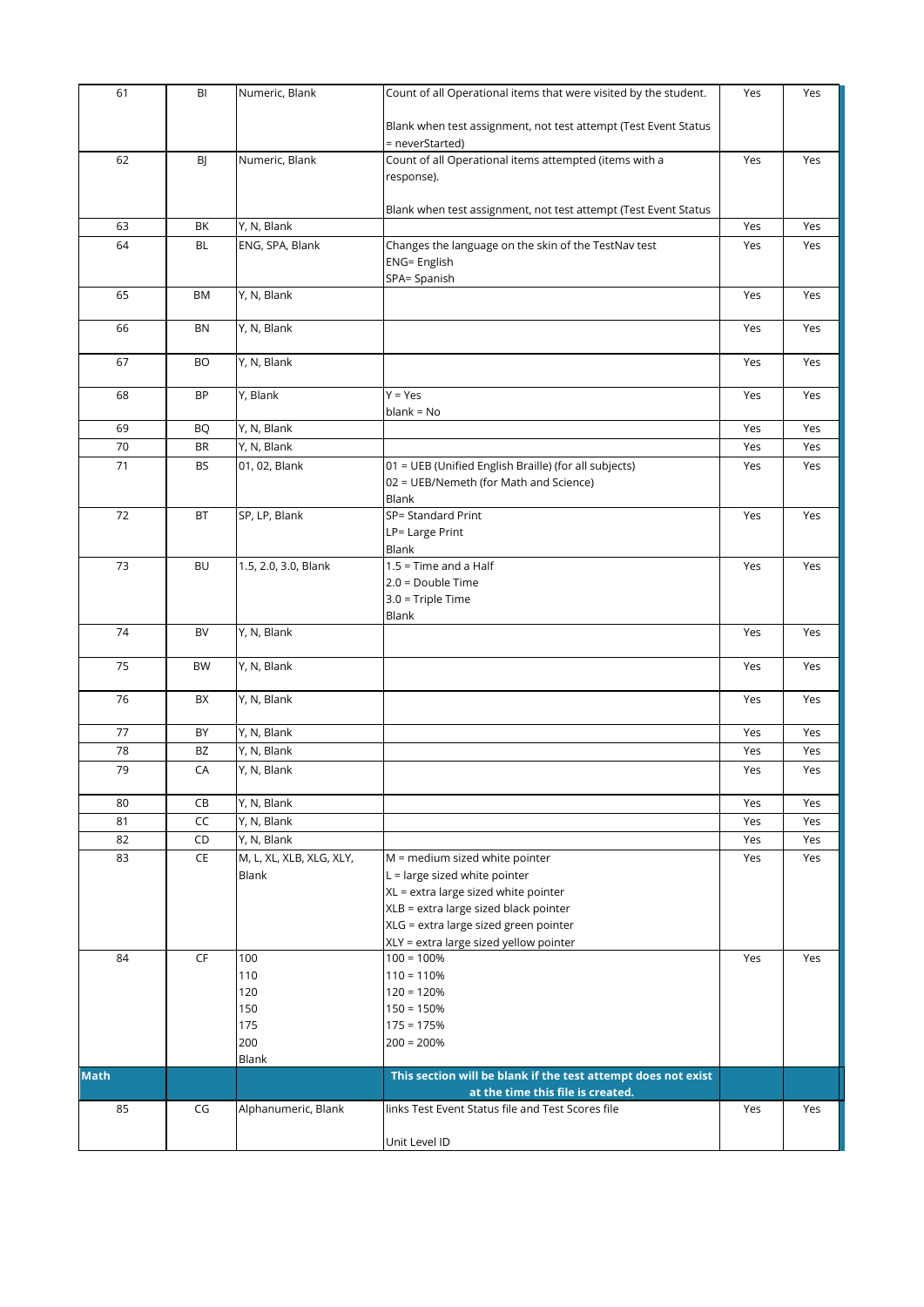| studentParticipated<br>sessionExpired<br>Scores are provided when Test Event Status = testScored<br>neverStarted<br>Blank<br>87<br>Numeric, Blank<br>3 digit numeric code<br>CI<br>Yes<br>101 - Absent - Did not take test<br>103 - EL First Year in U.S. April 15 or Later Student did not test<br>104 - EL First Year in U.S. Before April 15 participation only<br>106 - Student refuses to test<br>107 - Excused - Health Emergency<br>109 - Course Instruction Not Provided | Yes |
|----------------------------------------------------------------------------------------------------------------------------------------------------------------------------------------------------------------------------------------------------------------------------------------------------------------------------------------------------------------------------------------------------------------------------------------------------------------------------------|-----|
|                                                                                                                                                                                                                                                                                                                                                                                                                                                                                  |     |
|                                                                                                                                                                                                                                                                                                                                                                                                                                                                                  |     |
|                                                                                                                                                                                                                                                                                                                                                                                                                                                                                  |     |
|                                                                                                                                                                                                                                                                                                                                                                                                                                                                                  |     |
|                                                                                                                                                                                                                                                                                                                                                                                                                                                                                  |     |
|                                                                                                                                                                                                                                                                                                                                                                                                                                                                                  |     |
|                                                                                                                                                                                                                                                                                                                                                                                                                                                                                  |     |
|                                                                                                                                                                                                                                                                                                                                                                                                                                                                                  |     |
|                                                                                                                                                                                                                                                                                                                                                                                                                                                                                  |     |
|                                                                                                                                                                                                                                                                                                                                                                                                                                                                                  |     |
| 110 - Test has already been taken                                                                                                                                                                                                                                                                                                                                                                                                                                                |     |
| 111 - USBE Excused - Approval Needed                                                                                                                                                                                                                                                                                                                                                                                                                                             |     |
| 112 - Student Transferred Before Testing Window                                                                                                                                                                                                                                                                                                                                                                                                                                  |     |
| 200 - Standard Participation                                                                                                                                                                                                                                                                                                                                                                                                                                                     |     |
| 201 - Accommodated<br>202 - Modified                                                                                                                                                                                                                                                                                                                                                                                                                                             |     |
| 203 - Invalidated                                                                                                                                                                                                                                                                                                                                                                                                                                                                |     |
| 204 - Parental Exclusion                                                                                                                                                                                                                                                                                                                                                                                                                                                         |     |
| 205 - EL Second School Year in U.S. Student tested                                                                                                                                                                                                                                                                                                                                                                                                                               |     |
| 208 - Test System Interruption - USBE Approval Needed                                                                                                                                                                                                                                                                                                                                                                                                                            |     |
| Numeric, Blank<br>316 = Grade 9 Mathematics<br>88<br>CJ.<br>Yes                                                                                                                                                                                                                                                                                                                                                                                                                  | Yes |
| 317 = Grade 10 Mathematics                                                                                                                                                                                                                                                                                                                                                                                                                                                       |     |
| CK<br>Alphanumeric, Blank<br>from the published form<br>Yes<br>89                                                                                                                                                                                                                                                                                                                                                                                                                | Yes |
| 90<br>CL<br>0-9, dash (-), colon (:), Blank<br>Yes<br>Blank when test assignment, not test attempt (Test Event Status<br>= neverStarted)                                                                                                                                                                                                                                                                                                                                         | Yes |
| Yes<br>91<br>CM<br>0-9, dash (-), colon (:), Blank<br>Blank when test assignment, not test attempt (Test Event Status                                                                                                                                                                                                                                                                                                                                                            | Yes |
| = neverStarted)                                                                                                                                                                                                                                                                                                                                                                                                                                                                  |     |
| 92<br>Numeric, Blank<br>CN<br>The time spent on items on the test, displayed in minutes.<br>Yes                                                                                                                                                                                                                                                                                                                                                                                  | Yes |
| Includes Operational and Field Test items.                                                                                                                                                                                                                                                                                                                                                                                                                                       |     |
| Blank when test assignment, not test attempt (Test Event Status                                                                                                                                                                                                                                                                                                                                                                                                                  |     |
| = neverStarted)                                                                                                                                                                                                                                                                                                                                                                                                                                                                  |     |
|                                                                                                                                                                                                                                                                                                                                                                                                                                                                                  |     |
|                                                                                                                                                                                                                                                                                                                                                                                                                                                                                  |     |
| 93<br>Numeric, Blank<br>Count of all Operational and Field Test items on the form.<br>CO<br>Yes                                                                                                                                                                                                                                                                                                                                                                                  | Yes |
|                                                                                                                                                                                                                                                                                                                                                                                                                                                                                  |     |
| Blank when test assignment, not test attempt (Test Event Status<br>= neverStarted)                                                                                                                                                                                                                                                                                                                                                                                               |     |
| CP<br>Numeric, Blank<br>Count of all Operational and Field Test items that were visited by<br>94<br>Yes                                                                                                                                                                                                                                                                                                                                                                          | Yes |
| the student.                                                                                                                                                                                                                                                                                                                                                                                                                                                                     |     |
|                                                                                                                                                                                                                                                                                                                                                                                                                                                                                  |     |
| Blank when test assignment, not test attempt (Test Event Status                                                                                                                                                                                                                                                                                                                                                                                                                  |     |
| = neverStarted)                                                                                                                                                                                                                                                                                                                                                                                                                                                                  |     |
| 95<br>Numeric, Blank<br>Count of all Operational and Field Test items attempted (items<br>Yes<br>CQ<br>with a response).                                                                                                                                                                                                                                                                                                                                                         | Yes |
|                                                                                                                                                                                                                                                                                                                                                                                                                                                                                  |     |
| Blank when test assignment, not test attempt (Test Event Status                                                                                                                                                                                                                                                                                                                                                                                                                  |     |
| = neverStarted)                                                                                                                                                                                                                                                                                                                                                                                                                                                                  |     |
| <b>CR</b><br>Numeric, Blank<br>Count of all Operational items on the form.<br>96<br>Yes                                                                                                                                                                                                                                                                                                                                                                                          | Yes |
|                                                                                                                                                                                                                                                                                                                                                                                                                                                                                  |     |
| Blank when test assignment, not test attempt (Test Event Status                                                                                                                                                                                                                                                                                                                                                                                                                  |     |
| = neverStarted)<br>Count of all Operational items that were visited by the student.<br>97<br><b>CS</b><br>Numeric, Blank<br>Yes                                                                                                                                                                                                                                                                                                                                                  | Yes |
|                                                                                                                                                                                                                                                                                                                                                                                                                                                                                  |     |
| Blank when test assignment, not test attempt (Test Event Status                                                                                                                                                                                                                                                                                                                                                                                                                  |     |
| = neverStarted)                                                                                                                                                                                                                                                                                                                                                                                                                                                                  |     |
| Count of all Operational items attempted (items with a<br>Numeric, Blank<br>98<br>CT<br>Yes                                                                                                                                                                                                                                                                                                                                                                                      | Yes |
| response).                                                                                                                                                                                                                                                                                                                                                                                                                                                                       |     |
| Blank when test assignment, not test attempt (Test Event Status                                                                                                                                                                                                                                                                                                                                                                                                                  |     |
| 99<br>CU<br>Y, N, Blank<br>Yes                                                                                                                                                                                                                                                                                                                                                                                                                                                   |     |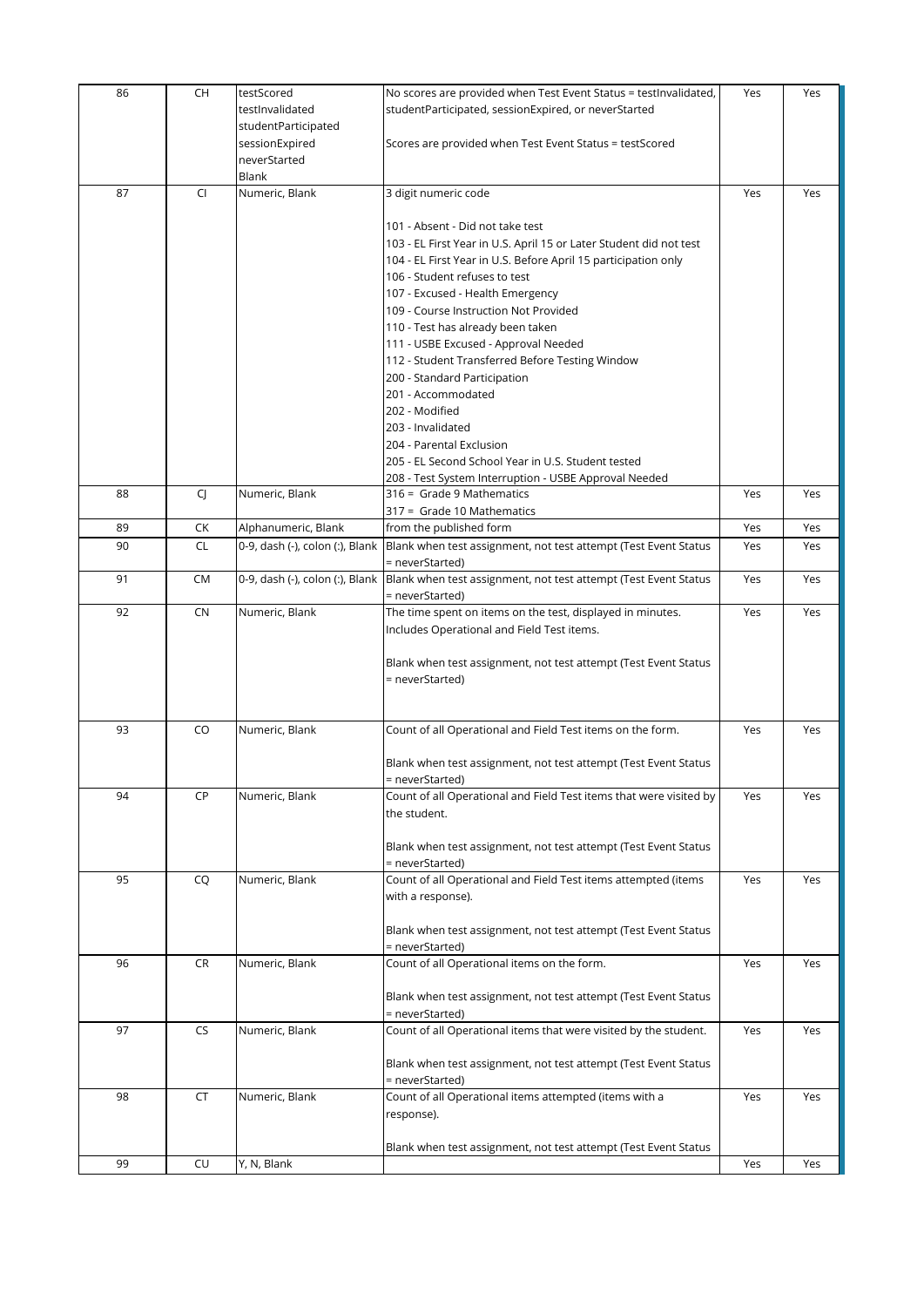| 100            | <b>CV</b> | ENG, SPA, Blank                                                                                 | Changes the language on the skin of the TestNav test<br><b>ENG= English</b><br>SPA= Spanish                                                                                                                                           | Yes | Yes |
|----------------|-----------|-------------------------------------------------------------------------------------------------|---------------------------------------------------------------------------------------------------------------------------------------------------------------------------------------------------------------------------------------|-----|-----|
| 101            | CW        | Y, N, Blank                                                                                     |                                                                                                                                                                                                                                       | Yes | Yes |
| 102            | CX        | Y, N, Blank                                                                                     |                                                                                                                                                                                                                                       | Yes | Yes |
| 103            | CY        | Y, N, Blank                                                                                     |                                                                                                                                                                                                                                       | Yes | Yes |
| 104            | CZ        | Y, Blank                                                                                        | $Y = Yes$<br>$blank = No$                                                                                                                                                                                                             | Yes | Yes |
| 105            | DA        | Y, N, Blank                                                                                     |                                                                                                                                                                                                                                       | Yes | Yes |
| 106            | DB        | Y, N, Blank                                                                                     |                                                                                                                                                                                                                                       | Yes | Yes |
| 107            | DC        | 01, 02, Blank                                                                                   | 01 = UEB (Unified English Braille) (for all subjects)<br>02 = UEB/Nemeth (for Math and Science)<br>Blank                                                                                                                              | Yes | Yes |
| 108            | DD        | SP, LP, Blank                                                                                   | SP= Standard Print<br>LP= Large Print<br>Blank                                                                                                                                                                                        | Yes | Yes |
| 109            | DE        | 1.5, 2.0, 3.0, Blank                                                                            | $1.5$ = Time and a Half<br>$2.0 = Double Time$<br>$3.0$ = Triple Time<br>Blank                                                                                                                                                        | Yes | Yes |
| 110            | DF        | Y, N, Blank                                                                                     |                                                                                                                                                                                                                                       | Yes | Yes |
| 111            | DG        | Y, N, Blank                                                                                     |                                                                                                                                                                                                                                       | Yes | Yes |
| 112            | DH        | Y, N, Blank                                                                                     |                                                                                                                                                                                                                                       | Yes | Yes |
| 113            | DI        | Y, N, Blank                                                                                     |                                                                                                                                                                                                                                       | Yes | Yes |
| 114            | DJ        | Y, N, Blank                                                                                     |                                                                                                                                                                                                                                       | Yes | Yes |
| 115            | DK        | Y, N, Blank                                                                                     |                                                                                                                                                                                                                                       | Yes | Yes |
| 116            | DL        | Y, N, Blank                                                                                     |                                                                                                                                                                                                                                       | Yes | Yes |
| 117            | DM        | Y, N, Blank                                                                                     |                                                                                                                                                                                                                                       | Yes | Yes |
| 118            | DN        | Y, N, Blank                                                                                     |                                                                                                                                                                                                                                       | Yes | Yes |
| 119            | DO        | $\overline{M, L}$ , XL, XLB, XLG, XLY,<br>Blank                                                 | M = medium sized white pointer<br>$L =$ large sized white pointer<br>XL = extra large sized white pointer<br>XLB = extra large sized black pointer<br>XLG = extra large sized green pointer<br>XLY = extra large sized yellow pointer | Yes | Yes |
| 120            | DP        | 100<br>110<br>120<br>150<br>175<br>200<br>Blank                                                 | $100 = 100%$<br>$110 = 110%$<br>$120 = 120%$<br>$150 = 150%$<br>$175 = 175%$<br>$200 = 200%$                                                                                                                                          | Yes | Yes |
| <b>Science</b> |           |                                                                                                 | This section will be blank if the test attempt does not exist                                                                                                                                                                         |     |     |
|                |           |                                                                                                 | at the time this file is created.                                                                                                                                                                                                     |     |     |
| 121            | DQ        | Alphanumeric, Blank                                                                             | links Test Event Status file and Test Scores file<br>Unit Level ID                                                                                                                                                                    | No  | Yes |
| 122            | <b>DR</b> | testScored<br>testInvalidated<br>studentParticipated<br>sessionExpired<br>neverStarted<br>Blank | No scores are provided when Test Event Status = testInvalidated,<br>studentParticipated, sessionExpired, or neverStarted<br>Scores are provided when Test Event Status = testScored                                                   | No  | Yes |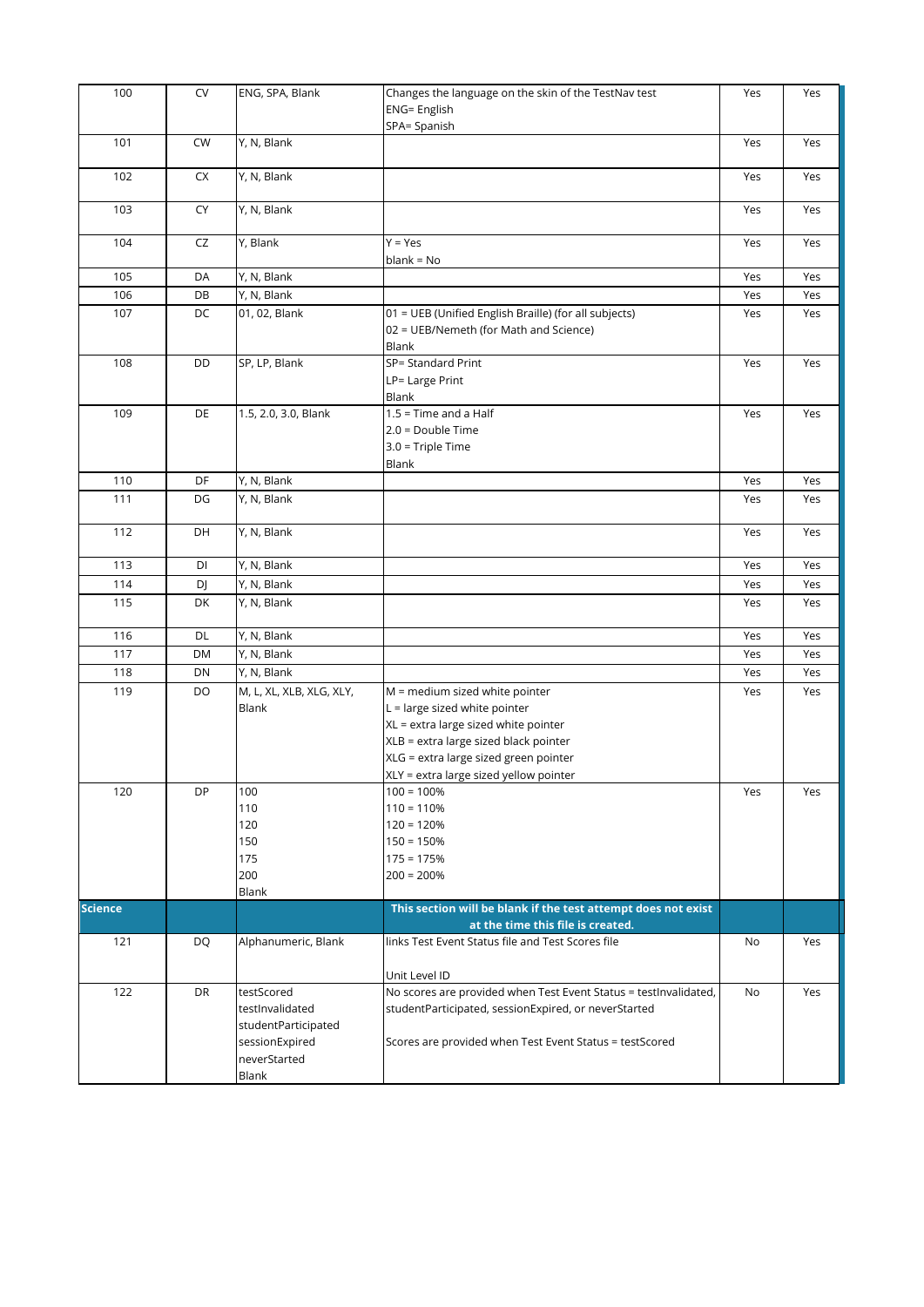| 123 | DS        | Numeric, Blank                  | 3 digit numeric code                                                                             | No | Yes |
|-----|-----------|---------------------------------|--------------------------------------------------------------------------------------------------|----|-----|
|     |           |                                 | 101 - Absent - Did not take test                                                                 |    |     |
|     |           |                                 | 103 - EL First Year in U.S. April 15 or Later Student did not test                               |    |     |
|     |           |                                 | 104 - EL First Year in U.S. Before April 15 participation only                                   |    |     |
|     |           |                                 | 106 - Student refuses to test                                                                    |    |     |
|     |           |                                 | 107 - Excused - Health Emergency                                                                 |    |     |
|     |           |                                 | 109 - Course Instruction Not Provided                                                            |    |     |
|     |           |                                 |                                                                                                  |    |     |
|     |           |                                 | 110 - Test has already been taken                                                                |    |     |
|     |           |                                 | 111 - USBE Excused - Approval Needed                                                             |    |     |
|     |           |                                 | 112 - Student Transferred Before Testing Window                                                  |    |     |
|     |           |                                 | 200 - Standard Participation                                                                     |    |     |
|     |           |                                 | 201 - Accommodated                                                                               |    |     |
|     |           |                                 | 202 - Modified                                                                                   |    |     |
|     |           |                                 | 203 - Invalidated                                                                                |    |     |
|     |           |                                 | 204 - Parental Exclusion                                                                         |    |     |
|     |           |                                 | 205 - EL Second School Year in U.S. Student tested                                               |    |     |
|     |           |                                 | 208 - Test System Interruption - USBE Approval Needed                                            |    |     |
| 124 | DT        | Numeric, Blank                  | 509 = Grade 9 Science                                                                            | No | Yes |
|     |           |                                 | 510 = Grade 10 Science                                                                           |    |     |
| 125 | DU        | Alphanumeric, Blank             | from the published form                                                                          | No | Yes |
| 126 | DV        | 0-9, dash (-), colon (:), Blank | Blank when test assignment, not test attempt (Test Event Status                                  | No | Yes |
|     |           |                                 | = neverStarted)                                                                                  |    |     |
| 127 | <b>DW</b> |                                 | 0-9, dash (-), colon (:), Blank  Blank when test assignment, not test attempt (Test Event Status | No | Yes |
|     |           |                                 | = neverStarted)                                                                                  |    |     |
| 128 | DX        | Numeric, Blank                  | The time spent on items on the test, displayed in minutes.                                       | No | Yes |
|     |           |                                 | Includes Operational, Field Test, and Survey items.                                              |    |     |
|     |           |                                 |                                                                                                  |    |     |
|     |           |                                 | Blank when test assignment, not test attempt (Test Event Status                                  |    |     |
|     |           |                                 | = neverStarted)                                                                                  |    |     |
|     |           |                                 |                                                                                                  |    |     |
|     |           |                                 |                                                                                                  |    |     |
| 129 | DY        | Numeric, Blank                  | Count of all Operational and Field Test items on the form.                                       | No | Yes |
|     |           |                                 |                                                                                                  |    |     |
|     |           |                                 | Blank when test assignment, not test attempt (Test Event Status                                  |    |     |
|     |           |                                 | = neverStarted)                                                                                  |    |     |
| 130 | DZ        | Numeric, Blank                  | Count of all Operational and Field Test items that were visited by                               | No | Yes |
|     |           |                                 | the student.                                                                                     |    |     |
|     |           |                                 |                                                                                                  |    |     |
|     |           |                                 | Blank when test assignment, not test attempt (Test Event Status                                  |    |     |
|     |           |                                 | = neverStarted)                                                                                  |    |     |
| 131 | ЕA        | Numeric, Blank                  | Count of all Operational and Field Test items attempted (items                                   | N0 | Yes |
|     |           |                                 | with a response).                                                                                |    |     |
|     |           |                                 |                                                                                                  |    |     |
|     |           |                                 | Blank when test assignment, not test attempt (Test Event Status                                  |    |     |
|     |           |                                 | = neverStarted)                                                                                  |    |     |
| 132 | EB        | Numeric, Blank                  | Count of all Operational items on the form.                                                      | No | Yes |
|     |           |                                 |                                                                                                  |    |     |
|     |           |                                 | Blank when test assignment, not test attempt (Test Event Status                                  |    |     |
|     |           |                                 | = neverStarted)                                                                                  |    |     |
| 133 | EC        | Numeric, Blank                  | Count of all Operational items that were visited by the student.                                 | No | Yes |
|     |           |                                 |                                                                                                  |    |     |
|     |           |                                 | Blank when test assignment, not test attempt (Test Event Status                                  |    |     |
|     |           |                                 | = neverStarted)                                                                                  |    |     |
| 134 | ED        | Numeric, Blank                  | Count of all Operational items attempted (items with a                                           | No | Yes |
|     |           |                                 | response).                                                                                       |    |     |
|     |           |                                 |                                                                                                  |    |     |
|     |           |                                 | Blank when test assignment, not test attempt (Test Event Status                                  |    |     |
| 135 | EE        | Y, N, Blank                     |                                                                                                  | No | Yes |
| 136 | EF        | ENG, SPA, Blank                 |                                                                                                  |    | Yes |
|     |           |                                 | Changes the language on the skin of the TestNav test                                             | No |     |
|     |           |                                 |                                                                                                  |    |     |
|     |           |                                 | <b>ENG= English</b>                                                                              |    |     |
|     |           |                                 | SPA= Spanish                                                                                     |    |     |
| 137 | EG        | Y, N, Blank                     |                                                                                                  | No | Yes |
| 138 | EH        | Y, N, Blank                     |                                                                                                  | No | Yes |